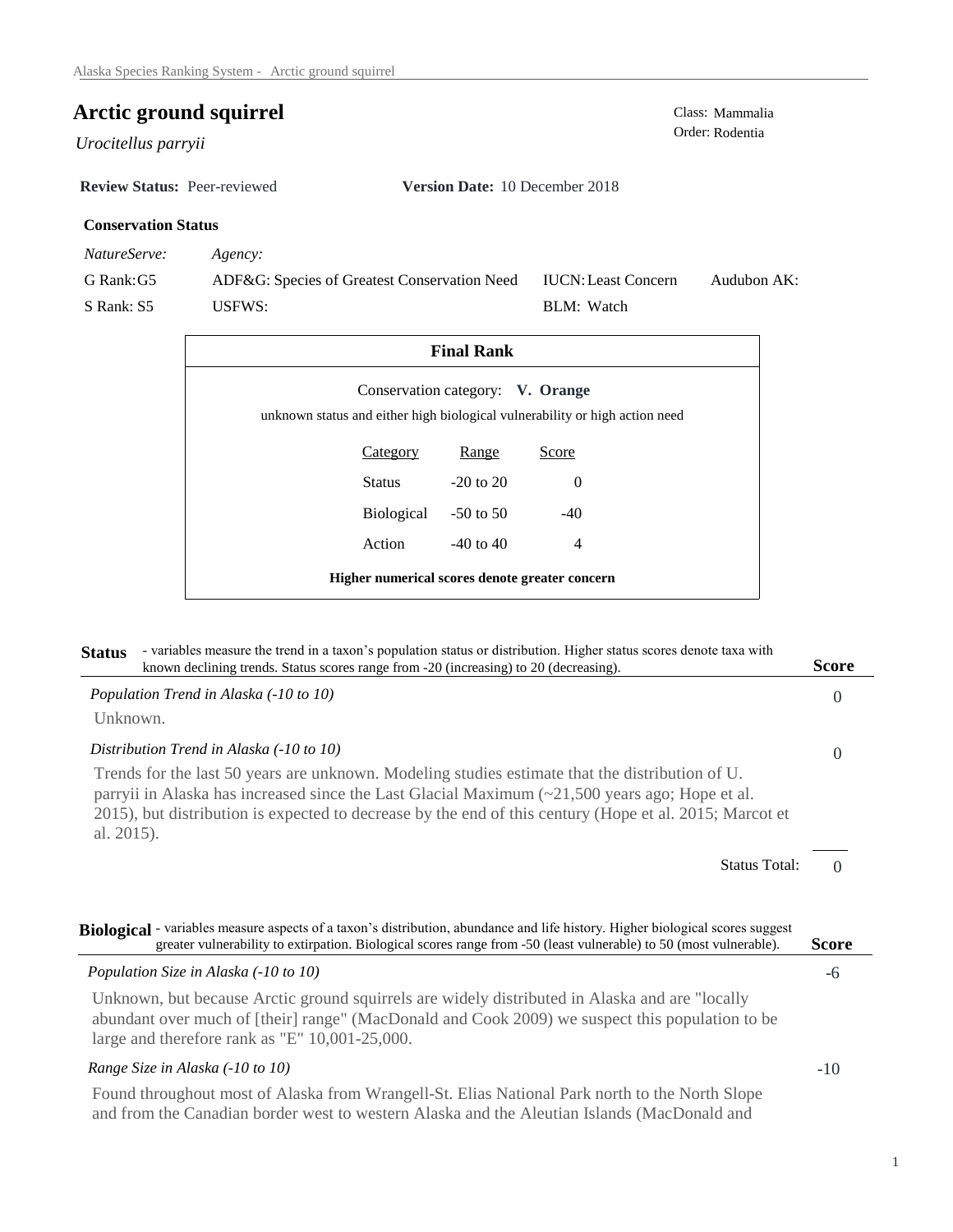Cook 2009; Cook et al. 2010). This species has a restricted distribution in southeast Alaska and its distribution in Prince William Sound is unknown (MacDonald and Cook 2009). Estimated range size is >400,000 sq. km., based on range map from ACCS (2017a).

#### *Population Concentration in Alaska (-10 to 10)*

Population does not aggregate at specific locations. Lives in small colonies of up to 50 members (Batzli and Sobaski 1980; Wheeler and Hik 2013).

#### *Reproductive Potential in Alaska*

#### Age of First Reproduction (-5 to 5)

Reaches sexual maturity within 1 year of birth (Carl 1971; Sheriff et al. 2011).

#### Number of Young (-5 to 5)

Females have one litter per year (McLean 2018). Average litter size in Alaska and southwestern Yukon range from 3 (Gillis et al. 2005) to 6.1 (Carl 1971; reviewed in McLean 2018).

#### *Ecological Specialization in Alaska*

#### Dietary  $(-5 \text{ to } 5)$

Consumes a variety of herbaceous plants and fungi, but opportunistically eats invertebrates, small mammals, bird eggs, and carrion (Cade 1951b; Batzli and Sobaski 1980; McLean 1985; Boonstra et al. 1990; Pollom et al. 2015a; Hobbie et al. 2017). Hobbie et al. (2017) compared the diets of Arctic ground squirrels at two locations in Alaska and found important differences between study sites and suggested that ground squirrels have a flexible diet that changes with food availability. Similarly, Batzli and Sobaski (1980) noted seasonal differences in diet consistent with the availability of herbaceous plants.

#### Habitat (-5 to 5)

Found in a variety of habitats including tundra, shrublands, alpine meadows, sand dunes, and by lakes and rivers where the ground is favorable for digging burrows (Carl 1971; Batzli and Sobaski 1980; Cook and MacDonald 2006; MacDonald and Cook 2009; Hobbie et al. 2017). Populations in the Yukon Flats inhabit open forest habitats such as early-succession stands, old burns, and riverbanks (Guthrie 1967).

> -40 Biological Total:

Action - variables measure current state of knowledge or extent of conservation efforts directed toward a given taxon. Higher action scores denote greater information needs due of lack of knowledge or conservation action. Action scores range from -40 (lower needs) to 40 (greater needs).

### *Management Plans and Regulations in Alaska (-10 to 10)*

Listed as unclassified game in Alaska with no closed season or bag limits (ADFG 2020a; ADFG 2020b). However, the meat or hide must be salvaged for human use (ADFG 2020b).

#### *Knowledge of Distribution and Habitat in Alaska (-10 to 10)*

Distribution is well-known in central and northern Alaska (MacDonald and Cook 2009; ARCTOS 2016), with knowledge of habitat associations (e.g. Guthrie 1967; Batzli and Sobaski 1980; Cook and MacDonald 2005; 2006; Barker and Derocher 2010). However, its distribution in other areas has not been well-documented e.g. southeast and southcoastal Alaska south of the Seward Peninsula (MacDonald and Cook 2009). Additional studies and specimens are needed to validate subspecies designations and determine range extents and overlap (Eddingsaas et al. 2004; Cook et al. 2010; Galbreath et al. 2011; McLean et al. 2016).

# -10

-5

1

-5

-5

2

-10

**Score**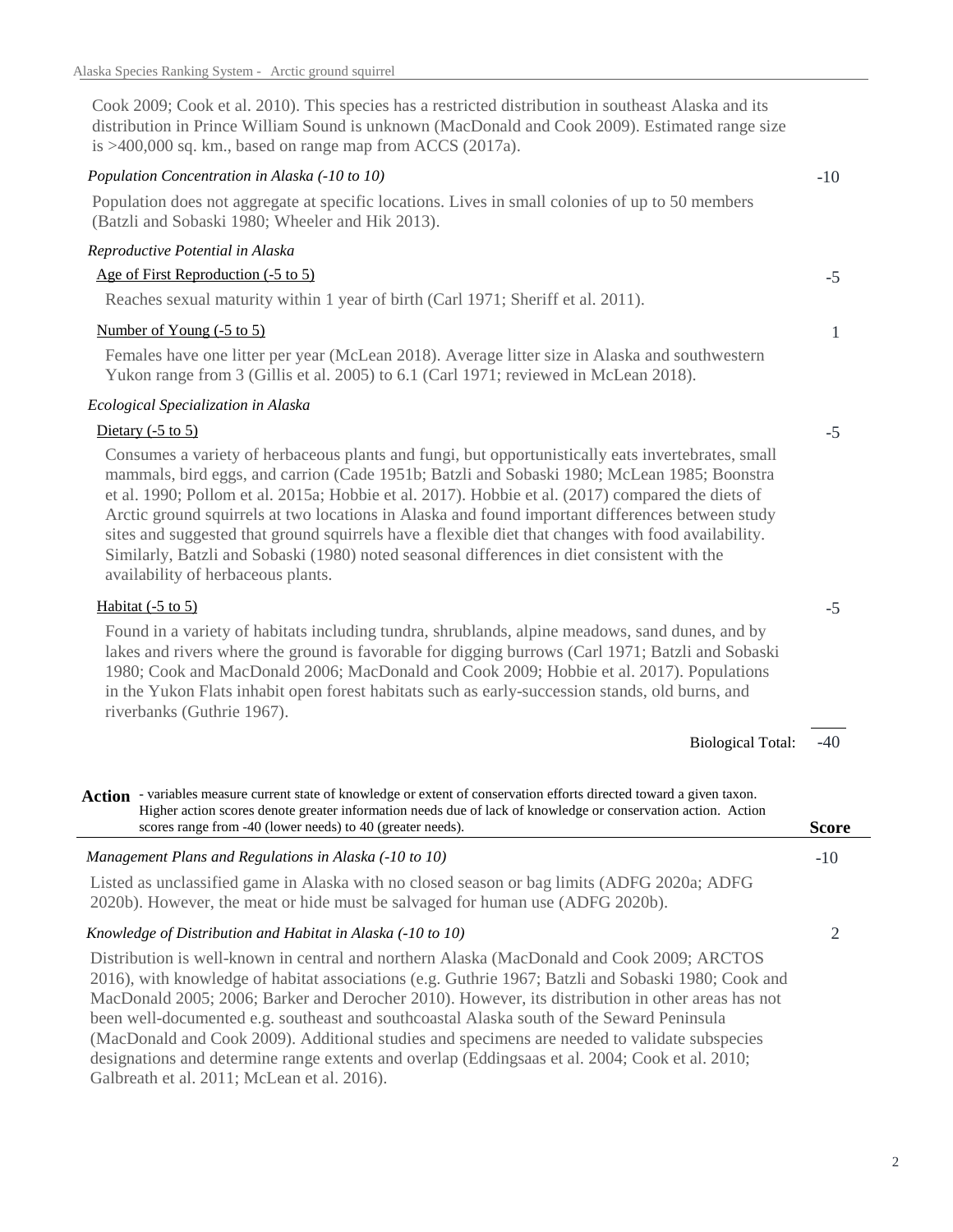#### *Knowledge of Population Trends in Alaska (-10 to 10)*

Not currently monitored.

#### *Knowledge of Factors Limiting Populations in Alaska (-10 to 10)*

Research on Arctic ground squirrels in Alaska has largely focused on torpor, hibernation, and burrowing activity (e.g. Buck and Barnes 1999; Long et al. 2005; Sheriff et al. 2011; Williams et al. 2012; Sheriff et al. 2013; Williams et al. 2014b; Lee et al. 2016). In the Yukon, studies on population dynamics have focused on colonies living in forested habitats (e.g. Hubbs and Boonstra 1997; Byrom et al. 2000; Karels and Boonstra 2000; Karels et al. 2000; Werner et al. 2015). Food availability and predation limit these populations (Hubbs and Boonstra 1997; Byrom et al. 2000; Karels et al. 2000; Werner et al. 2015), though density-dependent factors also affect overwinter survival (Karels and Boonstra 2000). Forest colonies in the Yukon collapsed in the early 2000s and have not recovered; predation was the main reason for their initial collapse (as ground squirrels in this system become the main prey species during the low phase of the snowshoe hare cycle; Krebs et al. 2014b) and has also prevented their recovery (Werner et al. 2015). Forest habitats are considered unusual and low-quality habitats for ground squirrels (Gillis et al. 2005; Donker and Krebs 2011) and the dynamics of these colonies vary markedly from tundra colonies in the same region (Werner et al. 2015; McLean 2018).

Comparatively fewer studies have considered the factors that regulate populations in higher-quality tundra habitats. Additional research is needed to determine the role of competition, food availability, and burrow availability on populations (Carl 1971; Batzli and Sobaski 1980; Wheeler and Hik 2013). In the Yukon, Green (1977) noted that starvation is likely an important factor for overwinter survival, while dispersal of juveniles was the greatest contributor to local dynamics in the summer. Juvenile survival may be particularly low in some areas (McLean 2018), but to our knowledge data for Alaska are not available.

As a northern specialist, the Arctic ground squirrel is thought to be vulnerable to climate change (reviewed in Wheeler and Hik 2013; Werner et al. 2015; Wheeler et al. 2015) and species distribution models predict a loss of suitable habitat by the end of this century (Hope et al. 2015; Marcot et al. 2015).

> 4 Action Total:

#### Supplemental Information - variables do not receive numerical scores. Instead, they are used to sort taxa to answer specific biological or management questions.

| Harvest:                              | Not substantial   |
|---------------------------------------|-------------------|
| <b>Seasonal Occurrence:</b>           | Year-round        |
| <b>Taxonomic Significance:</b>        | Monotypic species |
| % Global Range in Alaska:             | $>10\%$           |
| % Global Population in Alaska: 25-74% |                   |
| Peripheral:                           | Nο                |

#### **References**

Alaska Center for Conservation Science (ACCS). 2017a. Wildlife Data Portal. University of Alaska Anchorage. Available online: http://aknhp.uaa.alaska.edu/apps/wildlife

Alaska Department of Fish and Game (ADFG). 2020a. 2020-2021 Alaska hunting regulations. Alaska Department of Fish and Game. Juneau, AK, USA.

2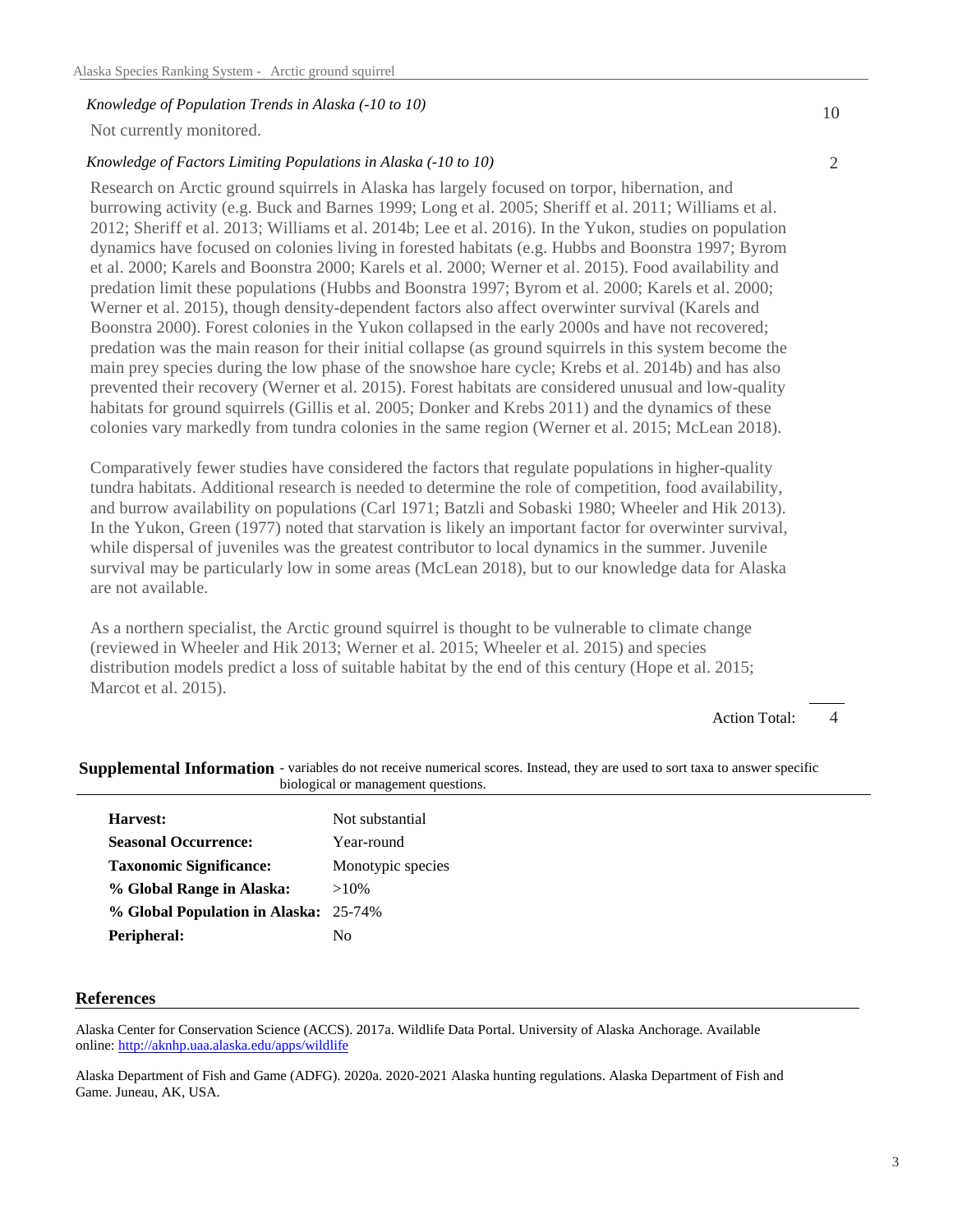Alaska Department of Fish and Game (ADFG). 2020b. 2020-2021 Alaska trapping regulations. Alaska Department of Fish and Game. Juneau, AK, USA.

ARCTOS. 2016. ARCTOS database: Fish, amphibian, mammal, bird and reptile collections. University of Alaska Museum of the North, Fairbanks, AK, USA. Available online: http://arctos.database.museum/

Barker, O. E., and A. E. Derocher. 2010. Habitat selection by arctic ground squirrels (Spermophilus parryii). Journal of Mammalogy 91(5):1251–1260. DOI: 10.1644/10-MAMM-A-030.1

Batzli, G. O., and S. T. Sobaski. 1980. Distribution, abundance, and foraging patterns of ground squirrels near Askasook, Alaska. Arctic and Alpine Research 12(4):501-510. DOI: 10.2307/1550497

Boonstra, R., C. J. Krebs, and M. Kanter. 1990. Arctic ground squirrel predation on collared lemmings. Canadian Journal of Zoology 68(4):757–760. DOI: 10.1139/z02-115

Buck, C. L., and B. M. Barnes. 1999. Annual cycle of body composition and hibernation in free-living arctic ground squirrels. Journal of Mammalogy 80(2):430–442. DOI: 10.2307/1383291

Byrom, A. E., T. J. Karels, C. J. Krebs, and R. Boonstra. 2000. Experimental manipulation of predation and food supply of Arctic ground squirrels in the boreal forest. Canadian Journal of Zoology 78(8):1309–1319. DOI: 10.1139/z00-055

Cade, T. 1951b. Carnivorous ground squirrels on St. Lawrence Island, Alaska. Journal of Mammalogy 32(3):358–360. DOI: 10.1093/jmammal/32.3.358

Carl, E. A. 1971. Population control in Arctic ground squirrels. Ecology 52(3):395–413. DOI: 10.2307/1937623

Cook, J. A., and S. O. MacDonald. 2006. Mammal inventory of Alaska's National Parks and Preserves, Arctic Network [...]. Report NPS/AKRARCN/NRTR-2004/01. National Park Service, Alaska Region, Anchorage, AK, USA.

Cook, J. A., A. A. Eddingsaas, J. L. Loxterman, S. Ebbert, and S. O. MacDonald. 2010. Insular Arctic ground squirrels (Spermophilus parryii) of the North Pacific: Indigenous or exotic? Journal of Mammalogy 91(6):1401–1412. DOI: 10.1644/09- MAMM-A-386.1

Donker, S. A., and C. J. Krebs. 2011. Habitat-specific distribution and abundance of Arctic ground squirrels (Urocitellus parryii plesius) in southwest Yukon. Canadian Journal of Zoology 89(6):570-576. DOI: 10.1139/z11-041

Eddingsaas, A. A., B. K. Jacobsen, E. P. Lessa, and J. A. Cook. 2004. Evolutionary history of the Arctic ground squirrel (Spermophilus parryii) in Nearctic Beringia. Journal of Mammalogy 85(4):601–610. DOI: 10.1644/BRB-204

Galbreath, K. E., J. A. Cook, A. A. Eddingsaas, and E. G. DeChaine. 2011. Diversity and demography in Beringia: Multilocus tests of paleodistribution models reveal the complex history of Arctic ground squirrels. Evolution 65(7):1879–1896. DOI: 10.1111/j.1558-5646.2011.01287.x

Gillis, E. A., D. S. Hik, R. Boonstra, T. J. Karels, and C. J. Krebs. 2005. Being high is better: Effects of elevation and habitat on Arctic ground squirrel demography. Oikos 108(2):231–240. DOI: 10.1111/j.0030-1299.2005.13535.x

Green, J. E. 1977. Population regulation and annual cycles of activity and dispersal in Arctic ground squirrels. MSc thesis, University of British Columbia, Vancouver, CAN. Available online: https://open.library.ubc.ca/cIRcle/collections/ubctheses/831/items/1.0094007

Guthrie, R. D. 1967. Fire melanism among mammals. American Midland Naturalist 77(1):227–230. DOI: 10.2307/2423443

Harper, P., and L. A. McCarthy. 2013. Furbearer management report of survey- inventory activities, 1 July 2009–30 June 2012. Page 366. Alaska Department of Fish and Game, Division of Wildlife Conservation, Juneau, AK, USA.

Hobbie, E. A., J. Shamhart, M. Sheriff, A. P. Ouimette, M. Trappe, ..., and B. M. Barnes. 2017. Stable isotopes and radiocarbon assess variable importance of plants and fungi in diets of Arctic ground squirrels. Arctic, Antarctic, and Alpine Research 49(3):487-500. DOI: 10.1657/AAAR0016-062

Hope, A. G., E. Waltari, J. L. Malaney, D. C. Payer, J. A. Cook, and S. L. Talbot. 2015. Arctic biodiversity: increasing richness accompanies shrinking refugia for a cold-associated tundra fauna. Ecosphere 6(9):159. DOI: 10.1890/ES15-00104.1

Hubbs, A. H., and R. Boonstra. 1997. Population limitation in Arctic ground squirrels: effects of food and predation. Journal of Animal Ecology 66(4):527-541. DOI: 10.2307/5947